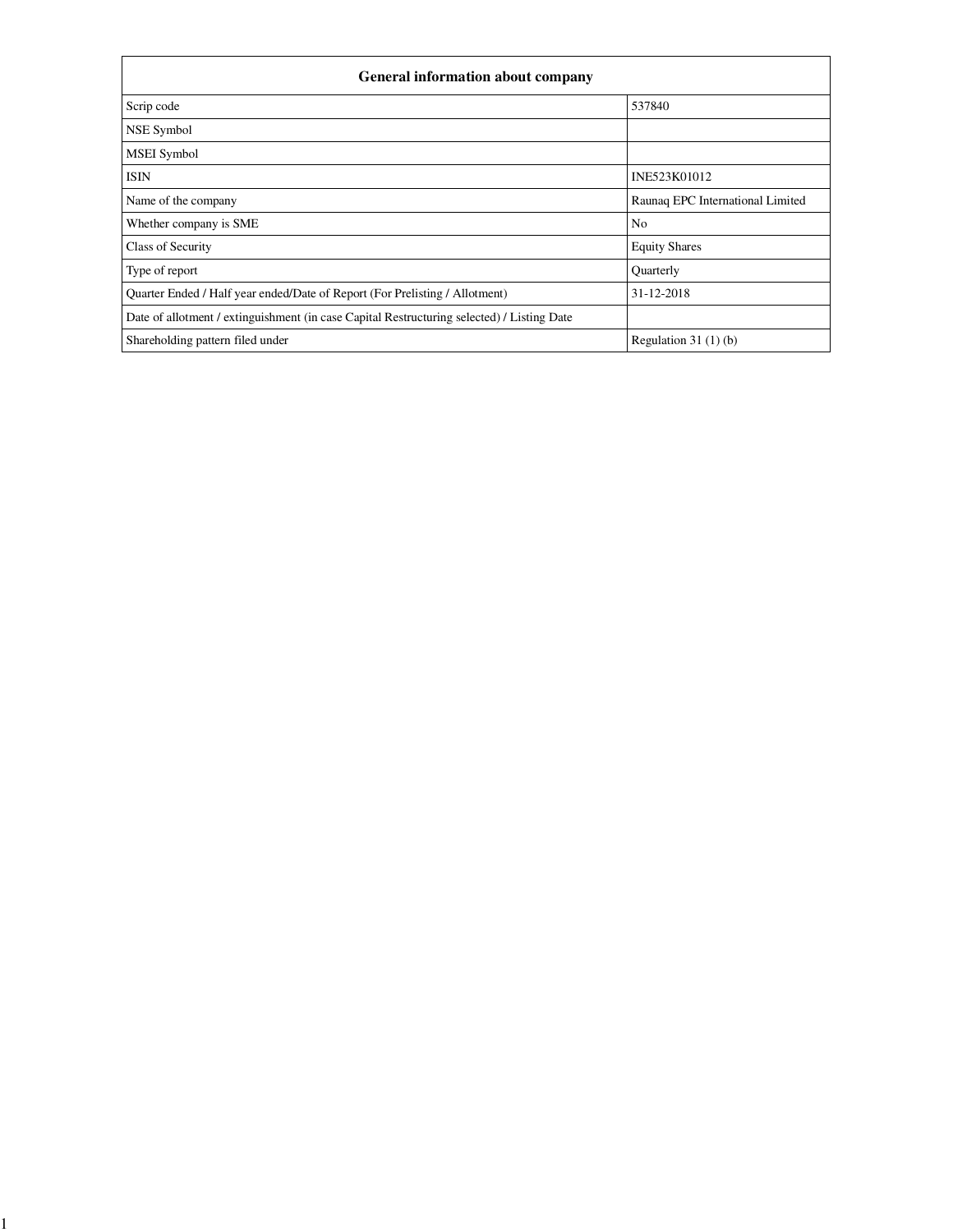|                | <b>Declaration</b>                                                                        |                |                                |                       |                            |  |  |  |  |
|----------------|-------------------------------------------------------------------------------------------|----------------|--------------------------------|-----------------------|----------------------------|--|--|--|--|
| Sr.<br>No.     | Particular                                                                                | Yes/No         | Promoter and<br>Promoter Group | Public<br>shareholder | Non Promoter-Non<br>Public |  |  |  |  |
|                | Whether the Listed Entity has issued any partly paid up<br>shares?                        | N <sub>o</sub> | N <sub>o</sub>                 | N <sub>o</sub>        | N <sub>0</sub>             |  |  |  |  |
| $\overline{c}$ | Whether the Listed Entity has issued any Convertible<br>Securities?                       | N <sub>o</sub> | N <sub>0</sub>                 | N <sub>0</sub>        | No                         |  |  |  |  |
| 3              | Whether the Listed Entity has issued any Warrants?                                        | N <sub>o</sub> | N <sub>o</sub>                 | N <sub>0</sub>        | N <sub>o</sub>             |  |  |  |  |
| $\overline{4}$ | Whether the Listed Entity has any shares against which<br>depository receipts are issued? | N <sub>o</sub> | N <sub>o</sub>                 | N <sub>o</sub>        | N <sub>o</sub>             |  |  |  |  |
| 5              | Whether the Listed Entity has any shares in locked-in?                                    | N <sub>o</sub> | N <sub>o</sub>                 | N <sub>o</sub>        | N <sub>o</sub>             |  |  |  |  |
| 6              | Whether any shares held by promoters are pledge or<br>otherwise encumbered?               | N <sub>o</sub> | N <sub>o</sub>                 |                       |                            |  |  |  |  |
|                | Whether company has equity shares with differential<br>voting rights?                     | N <sub>0</sub> | N <sub>o</sub>                 | No                    | No                         |  |  |  |  |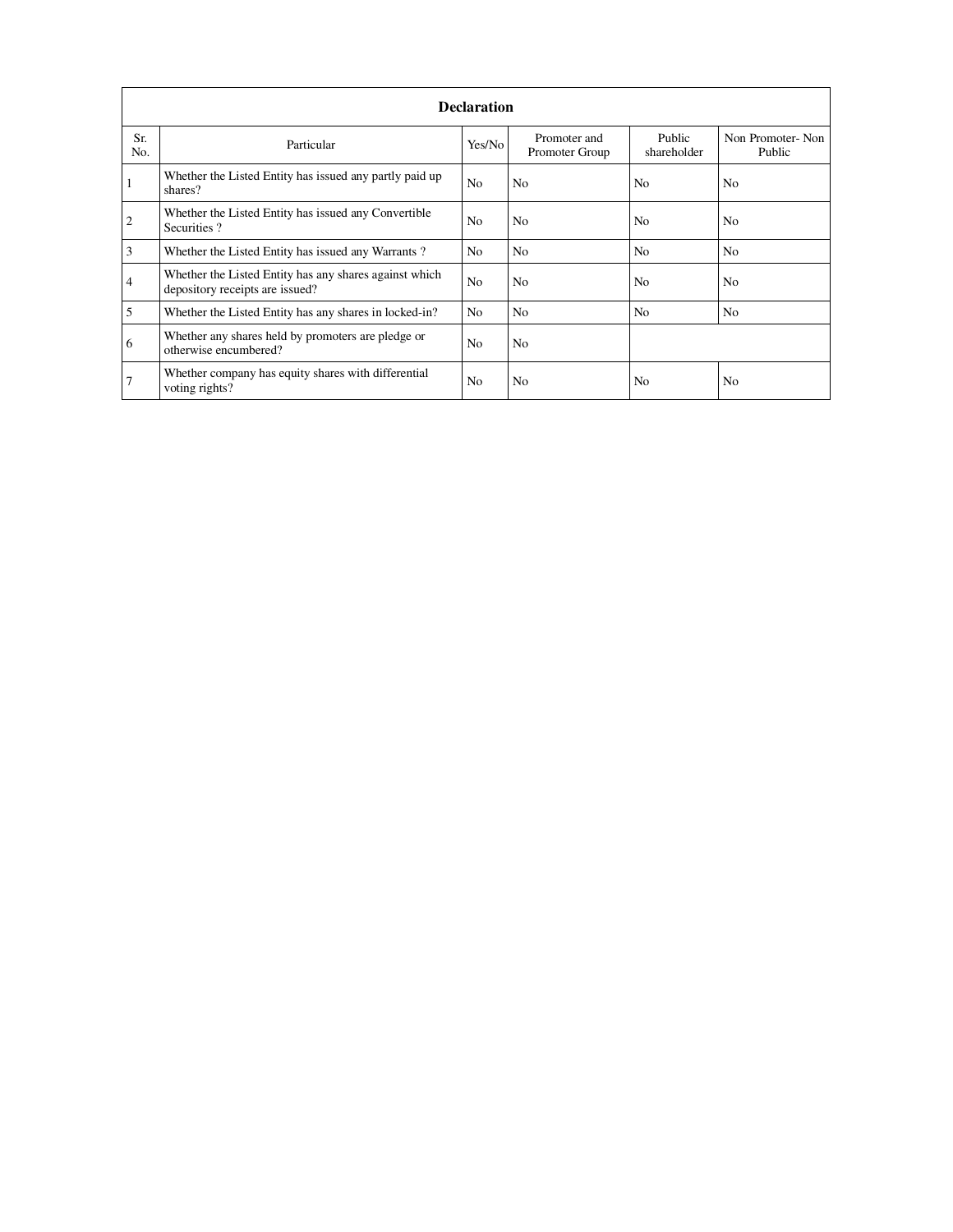|                 |                                                |                         |                      |                             |                                                                  |                                                               | Table I - Summary Statement holding of specified securities                                                                  |                                                                  |               |                           |                     |
|-----------------|------------------------------------------------|-------------------------|----------------------|-----------------------------|------------------------------------------------------------------|---------------------------------------------------------------|------------------------------------------------------------------------------------------------------------------------------|------------------------------------------------------------------|---------------|---------------------------|---------------------|
|                 |                                                |                         | No. of<br>fully paid | No. Of<br>Partly            | No. Of<br>shares<br>underlying<br>Depository<br>Receipts<br>(VI) | Total nos.<br>shares held<br>$(VII) =$<br>$(IV)+(V)+$<br>(VI) | Shareholding as<br>a % of total no.<br>of shares<br>(calculated as<br>per SCRR,<br>1957) (VIII) As<br>$a\%$ of<br>$(A+B+C2)$ | Number of Voting Rights held in each<br>class of securities (IX) |               |                           |                     |
| Category<br>(I) | Category of<br>shareholder                     | Nos. Of<br>shareholders | up equity<br>shares  | paid-up<br>equity<br>shares |                                                                  |                                                               |                                                                                                                              |                                                                  |               | No of Voting (XIV) Rights | Total as a          |
| (II)            |                                                | (III)                   | held $(IV)$          | held<br>(V)                 |                                                                  |                                                               |                                                                                                                              | Class<br>eg: X                                                   | Class<br>eg:y | Total                     | $%$ of<br>$(A+B+C)$ |
| (A)             | Promoter &<br>Promoter<br>Group                | $\overline{4}$          | 1747955              |                             |                                                                  | 1747955                                                       | 52.28                                                                                                                        | 1747955                                                          |               | 1747955                   | 52.28               |
| (B)             | Public                                         | 2056                    | 1595288              |                             |                                                                  | 1595288                                                       | 47.72                                                                                                                        | 1595288                                                          |               | 1595288                   | 47.72               |
| (C)             | Non<br>Promoter-<br>Non Public                 |                         |                      |                             |                                                                  |                                                               |                                                                                                                              |                                                                  |               |                           |                     |
| (C1)            | <b>Shares</b><br>underlying<br><b>DRs</b>      |                         |                      |                             |                                                                  |                                                               |                                                                                                                              |                                                                  |               |                           |                     |
| (C2)            | Shares held<br>by<br>Employee<br><b>Trusts</b> |                         |                      |                             |                                                                  |                                                               |                                                                                                                              |                                                                  |               |                           |                     |
|                 | Total                                          | 2060                    | 3343243              |                             |                                                                  | 3343243                                                       | 100                                                                                                                          | 3343243                                                          |               | 3343243                   | 100                 |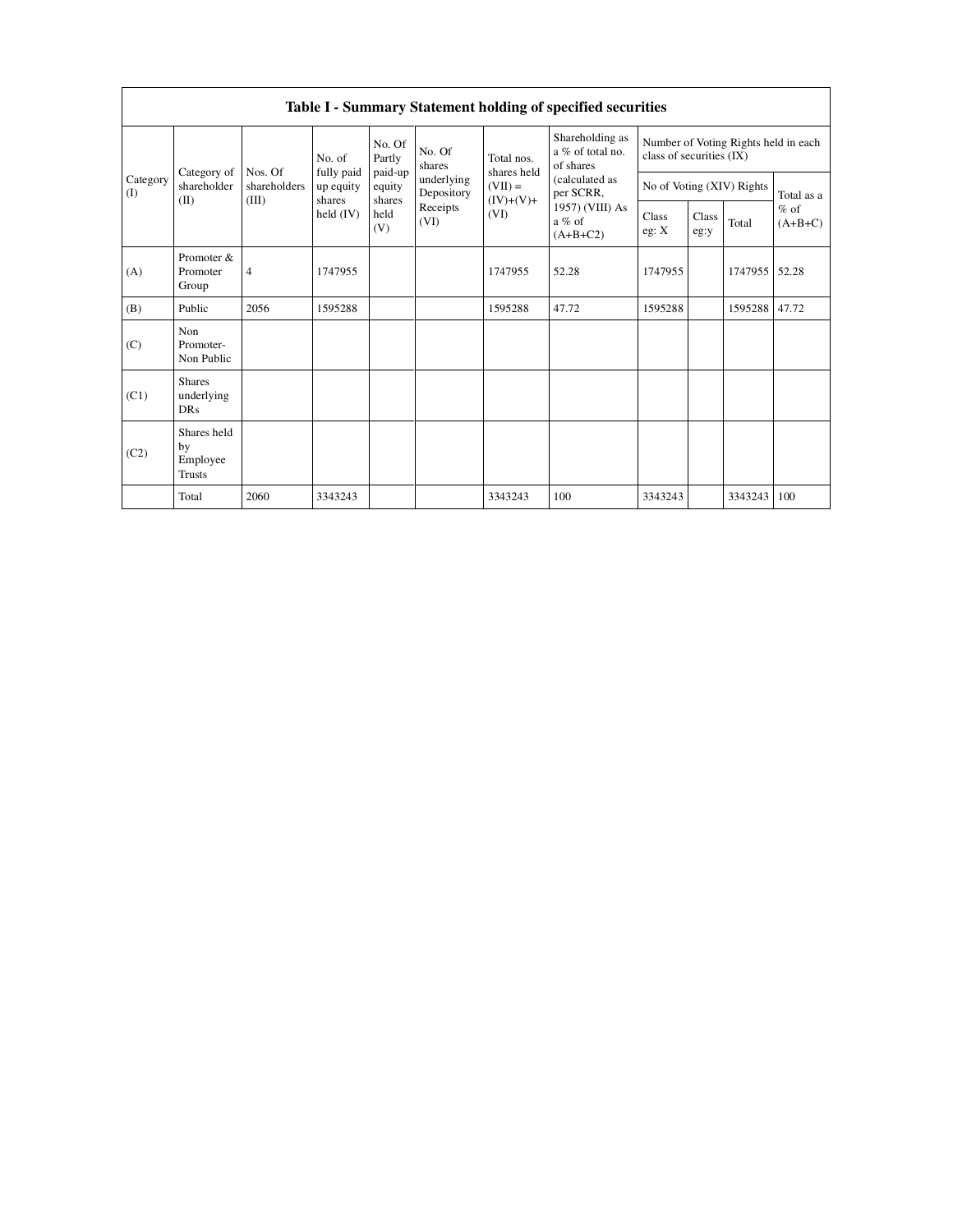|                 | Table I - Summary Statement holding of specified securities                  |                                                               |                                                      |                                                                             |                                                                                                            |                                                      |            |                                                                               |                                |                                       |
|-----------------|------------------------------------------------------------------------------|---------------------------------------------------------------|------------------------------------------------------|-----------------------------------------------------------------------------|------------------------------------------------------------------------------------------------------------|------------------------------------------------------|------------|-------------------------------------------------------------------------------|--------------------------------|---------------------------------------|
| Category<br>(1) | No. Of<br><b>Shares</b><br>Category of<br>shareholder<br>Outstanding<br>(II) | Underlying                                                    | No. of<br><b>Shares</b><br>Underlying<br>Outstanding | No. Of Shares<br>Underlying<br>Outstanding<br>convertible<br>securities and | Shareholding, as<br>a % assuming full<br>conversion of<br>convertible<br>securities (as a<br>percentage of | Number of<br>Locked in<br>shares (XII)               |            | Number of<br><b>Shares</b><br>pledged or<br>otherwise<br>encumbered<br>(XIII) |                                | Number of<br>equity shares<br>held in |
|                 |                                                                              | <b>Warrants</b><br>convertible<br>securities $(X)$<br>$(X_i)$ | No. Of<br>Warrants (Xi)<br>(a)                       | diluted share<br>capital) $(XI)=$<br>(VII)+(X) As a %<br>of $(A+B+C2)$      | N <sub>0</sub><br>(a)                                                                                      | As a $%$<br>of total<br><b>Shares</b><br>held<br>(b) | No.<br>(a) | As a $%$<br>of total<br><b>Shares</b><br>held(b)                              | dematerialized<br>form $(XIV)$ |                                       |
| (A)             | Promoter &<br>Promoter<br>Group                                              |                                                               |                                                      |                                                                             | 52.28                                                                                                      |                                                      |            |                                                                               |                                | 1728020                               |
| (B)             | Public                                                                       |                                                               |                                                      |                                                                             | 47.72                                                                                                      |                                                      |            |                                                                               |                                | 1358662                               |
| (C)             | Non<br>Promoter-<br>Non Public                                               |                                                               |                                                      |                                                                             |                                                                                                            |                                                      |            |                                                                               |                                |                                       |
| (C1)            | <b>Shares</b><br>underlying<br><b>DRs</b>                                    |                                                               |                                                      |                                                                             |                                                                                                            |                                                      |            |                                                                               |                                |                                       |
| (C2)            | Shares held<br>by<br>Employee<br><b>Trusts</b>                               |                                                               |                                                      |                                                                             |                                                                                                            |                                                      |            |                                                                               |                                |                                       |
|                 | Total                                                                        |                                                               |                                                      |                                                                             | 100                                                                                                        |                                                      |            |                                                                               |                                | 3086682                               |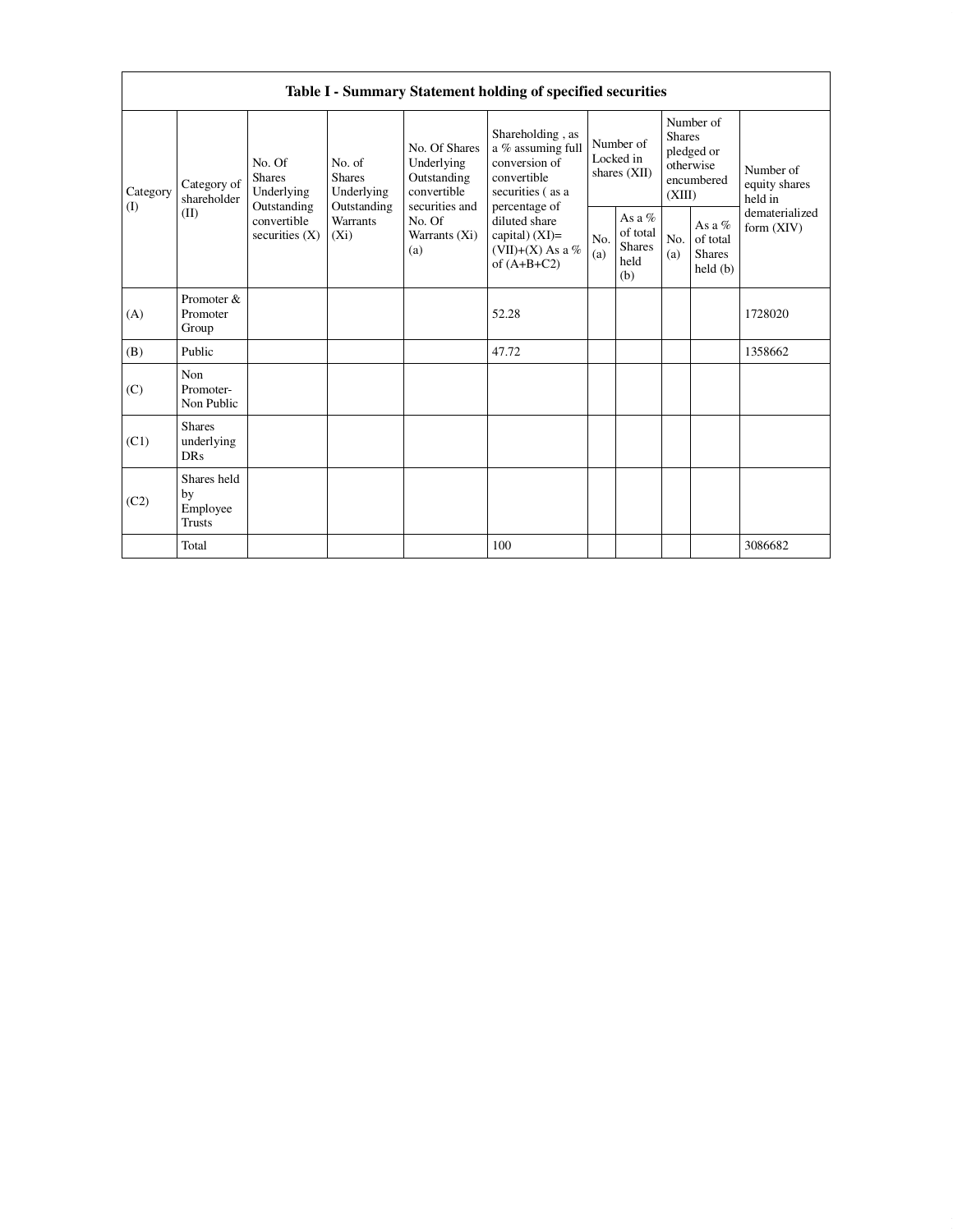|                                                                                           | Table II - Statement showing shareholding pattern of the Promoter and Promoter Group                                |                                  |                             |                       |                                                |                                     |                                                              |                              |               |                                                                  |                           |
|-------------------------------------------------------------------------------------------|---------------------------------------------------------------------------------------------------------------------|----------------------------------|-----------------------------|-----------------------|------------------------------------------------|-------------------------------------|--------------------------------------------------------------|------------------------------|---------------|------------------------------------------------------------------|---------------------------|
|                                                                                           |                                                                                                                     |                                  | No. of<br>fully             | No.<br>Of<br>Partly   | No. Of                                         | Total nos.                          | Shareholding<br>as a % of total                              |                              |               | Number of Voting Rights held in<br>each class of securities (IX) |                           |
| Sr.                                                                                       | Category & Name<br>of the<br>Shareholders (I)                                                                       | Nos. Of<br>shareholders<br>(III) | paid up<br>equity<br>shares | paid-<br>up<br>equity | shares<br>underlying<br>Depository<br>Receipts | shares<br>held (VII)<br>$(IV)+(V)+$ | no. of shares<br>(calculated as<br>per SCRR,<br>1957) (VIII) | No of Voting (XIV)<br>Rights |               |                                                                  | Total<br>as a %<br>of     |
|                                                                                           |                                                                                                                     |                                  | held<br>(IV)                | shares<br>held<br>(V) | (VI)                                           | (VI)                                | As a % of<br>$(A+B+C2)$                                      | Class<br>eg: X               | Class<br>eg:y | Total                                                            | Total<br>Voting<br>rights |
| А                                                                                         | Table II - Statement showing shareholding pattern of the Promoter and Promoter Group                                |                                  |                             |                       |                                                |                                     |                                                              |                              |               |                                                                  |                           |
| (1)                                                                                       | Indian                                                                                                              |                                  |                             |                       |                                                |                                     |                                                              |                              |               |                                                                  |                           |
| (a)                                                                                       | Individuals/Hindu<br>undivided Family                                                                               | $\sqrt{2}$                       | 1486630                     |                       |                                                | 1486630                             | 44.47                                                        | 1486630                      |               | 1486630                                                          | 44.47                     |
| (d)                                                                                       | Any Other<br>(specify)                                                                                              | $\overline{2}$                   | 261325                      |                       |                                                | 261325                              | 7.82                                                         | 261325                       |               | 261325                                                           | 7.82                      |
| Sub-Total<br>(A)(1)                                                                       |                                                                                                                     | $\overline{4}$                   | 1747955                     |                       |                                                | 1747955                             | 52.28                                                        | 1747955                      |               | 1747955                                                          | 52.28                     |
| (2)                                                                                       | Foreign                                                                                                             |                                  |                             |                       |                                                |                                     |                                                              |                              |               |                                                                  |                           |
| Total<br>Shareholding<br>of Promoter<br>and Promoter<br>Group<br>$(A)=A)$<br>$(1)+(A)(2)$ |                                                                                                                     | $\overline{4}$                   | 1747955                     |                       |                                                | 1747955                             | 52.28                                                        | 1747955                      |               | 1747955                                                          | 52.28                     |
| B                                                                                         | Table III - Statement showing shareholding pattern of the Public shareholder                                        |                                  |                             |                       |                                                |                                     |                                                              |                              |               |                                                                  |                           |
| (1)                                                                                       | Institutions                                                                                                        |                                  |                             |                       |                                                |                                     |                                                              |                              |               |                                                                  |                           |
| (f)                                                                                       | Financial<br><b>Institutions/ Banks</b>                                                                             | 1                                | 217                         |                       |                                                | 217                                 | 0.01                                                         | 217                          |               | 217                                                              | 0.01                      |
| Sub-Total<br>(B)(1)                                                                       |                                                                                                                     | 1                                | 217                         |                       |                                                | 217                                 | 0.01                                                         | 217                          |               | 217                                                              | 0.01                      |
| (3)                                                                                       | Non-institutions                                                                                                    |                                  |                             |                       |                                                |                                     |                                                              |                              |               |                                                                  |                           |
| (a(i))                                                                                    | Individuals -<br>i.Individual<br>shareholders<br>holding nominal<br>share capital up to<br>Rs. 2 lakhs.             | 1936                             | 690961                      |                       |                                                | 690961                              | 20.67                                                        | 690961                       |               | 690961                                                           | 20.67                     |
| (a(ii))                                                                                   | Individuals - ii.<br>Individual<br>shareholders<br>holding nominal<br>share capital in<br>excess of Rs. 2<br>lakhs. | 8                                | 480202                      |                       |                                                | 480202                              | 14.36                                                        | 480202                       |               | 480202                                                           | 14.36                     |
| (b)                                                                                       | NBFCs registered<br>with RBI                                                                                        | $\mathbf{1}$                     | 2227                        |                       |                                                | 2227                                | 0.07                                                         | 2227                         |               | 2227                                                             | 0.07                      |
| (e)                                                                                       | Any Other<br>(specify)                                                                                              | 110                              | 421681                      |                       |                                                | 421681                              | 12.61                                                        | 421681                       |               | 421681                                                           | 12.61                     |
| Sub-Total<br>(B)(3)                                                                       |                                                                                                                     | 2055                             | 1595071                     |                       |                                                | 1595071                             | 47.71                                                        | 1595071                      |               | 1595071                                                          | 47.71                     |
| <b>Total Public</b><br>Shareholding<br>$(B)= (B)$<br>$(1)+(B)$<br>$(2)+(B)(3)$            |                                                                                                                     | 2056                             | 1595288                     |                       |                                                | 1595288                             | 47.72                                                        | 1595288                      |               | 1595288                                                          | 47.72                     |
| $\mathbf C$                                                                               | Table IV - Statement showing shareholding pattern of the Non Promoter- Non Public shareholder                       |                                  |                             |                       |                                                |                                     |                                                              |                              |               |                                                                  |                           |
| Total (<br>$A+B+C2$ )                                                                     |                                                                                                                     | 2060                             | 3343243                     |                       |                                                | 3343243                             | 100                                                          | 3343243                      |               | 3343243                                                          | 100                       |
| Total<br>$(A+B+C)$                                                                        |                                                                                                                     | 2060                             | 3343243                     |                       |                                                | 3343243                             | 100                                                          | 3343243                      |               | 3343243                                                          | 100                       |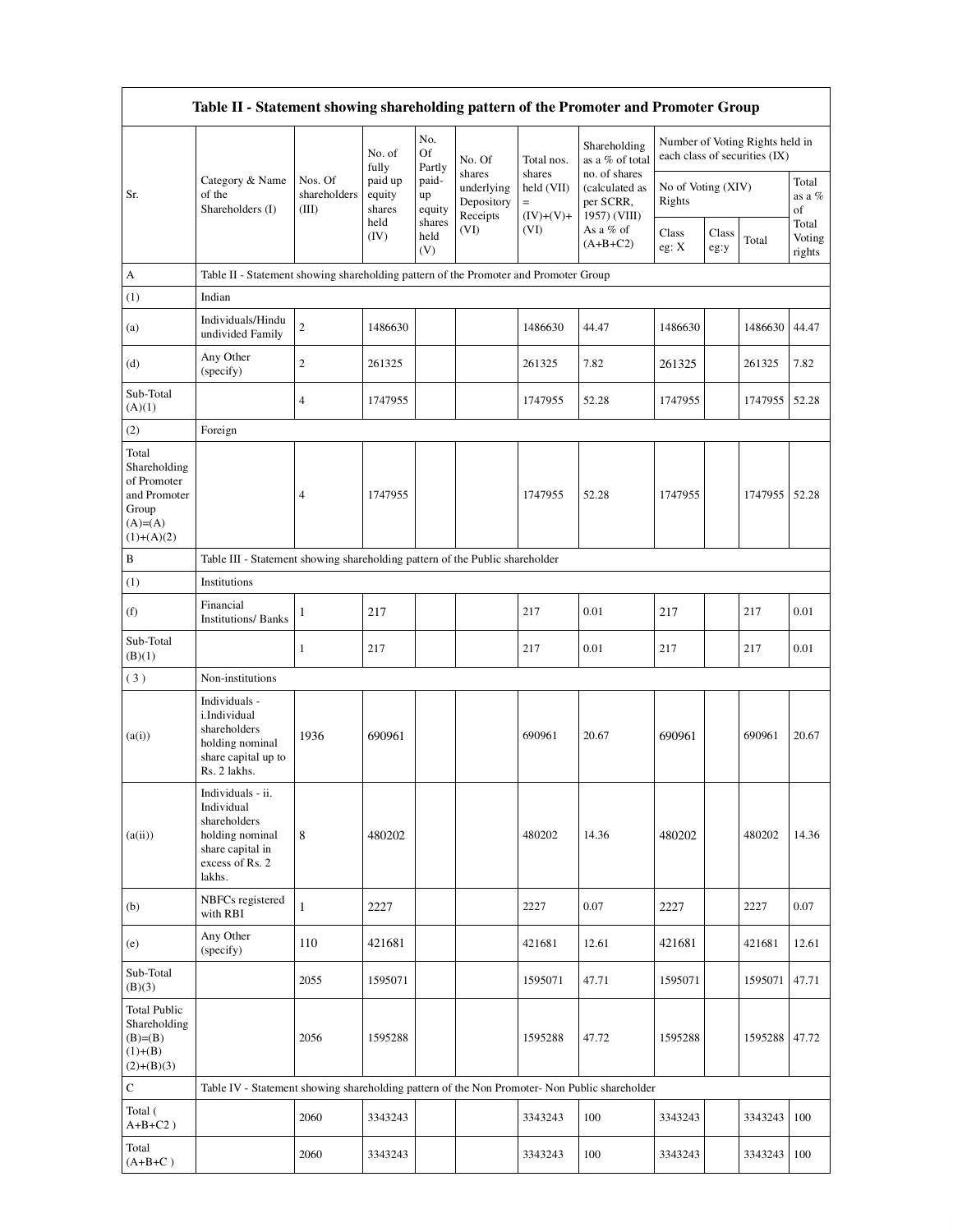| Table II - Statement showing shareholding pattern of the Promoter and Promoter Group     |                                            |                                                             |                                                                                                               |                                                                                                                                                                                    |                                        |                                         |                                                                               |                                                |                                       |
|------------------------------------------------------------------------------------------|--------------------------------------------|-------------------------------------------------------------|---------------------------------------------------------------------------------------------------------------|------------------------------------------------------------------------------------------------------------------------------------------------------------------------------------|----------------------------------------|-----------------------------------------|-------------------------------------------------------------------------------|------------------------------------------------|---------------------------------------|
| Sr.                                                                                      | No. Of Shares<br>Underlying<br>Outstanding | No. of Shares<br>Underlying<br>Outstanding<br>Warrants (Xi) | No. Of Shares<br>Underlying<br>Outstanding<br>convertible<br>securities and<br>No. Of<br>Warrants (Xi)<br>(a) | Shareholding, as a<br>% assuming full<br>conversion of<br>convertible<br>securities (as a<br>percentage of<br>diluted share<br>capital) (XI)=<br>(VII)+(X) As a %<br>of $(A+B+C2)$ | Number of<br>Locked in<br>shares (XII) |                                         | Number of<br><b>Shares</b><br>pledged or<br>otherwise<br>encumbered<br>(XIII) |                                                | Number of<br>equity shares<br>held in |
|                                                                                          | convertible<br>securities $(X)$            |                                                             |                                                                                                               |                                                                                                                                                                                    | No.<br>(a)                             | As a %<br>of total<br>Shares<br>held(b) | No.<br>(a)                                                                    | As a %<br>of total<br><b>Shares</b><br>held(b) | dematerialized<br>form $(XIV)$        |
| A                                                                                        |                                            |                                                             |                                                                                                               | Table II - Statement showing shareholding pattern of the Promoter and Promoter Group                                                                                               |                                        |                                         |                                                                               |                                                |                                       |
| (1)                                                                                      | Indian                                     |                                                             |                                                                                                               |                                                                                                                                                                                    |                                        |                                         |                                                                               |                                                |                                       |
| (a)                                                                                      |                                            |                                                             |                                                                                                               | 44.47                                                                                                                                                                              |                                        |                                         |                                                                               |                                                | 1466695                               |
| (d)                                                                                      |                                            |                                                             |                                                                                                               | 7.82                                                                                                                                                                               |                                        |                                         |                                                                               |                                                | 261325                                |
| Sub-Total<br>(A)(1)                                                                      |                                            |                                                             |                                                                                                               | 52.28                                                                                                                                                                              |                                        |                                         |                                                                               |                                                | 1728020                               |
| (2)                                                                                      | Foreign                                    |                                                             |                                                                                                               |                                                                                                                                                                                    |                                        |                                         |                                                                               |                                                |                                       |
| Total<br>Shareholding of<br>Promoter and<br>Promoter Group<br>$(A)= (A)$<br>$(1)+(A)(2)$ |                                            |                                                             |                                                                                                               | 52.28                                                                                                                                                                              |                                        |                                         |                                                                               |                                                | 1728020                               |
| $\, {\bf B}$                                                                             |                                            |                                                             |                                                                                                               | Table III - Statement showing shareholding pattern of the Public shareholder                                                                                                       |                                        |                                         |                                                                               |                                                |                                       |
| (1)                                                                                      | Institutions                               |                                                             |                                                                                                               |                                                                                                                                                                                    |                                        |                                         |                                                                               |                                                |                                       |
| (f)                                                                                      |                                            |                                                             |                                                                                                               | 0.01                                                                                                                                                                               |                                        |                                         |                                                                               |                                                | $\boldsymbol{0}$                      |
| Sub-Total<br>(B)(1)                                                                      |                                            |                                                             |                                                                                                               | 0.01                                                                                                                                                                               |                                        |                                         |                                                                               |                                                | $\boldsymbol{0}$                      |
| (3)                                                                                      | Non-institutions                           |                                                             |                                                                                                               |                                                                                                                                                                                    |                                        |                                         |                                                                               |                                                |                                       |
| (a(i))                                                                                   |                                            |                                                             |                                                                                                               | 20.67                                                                                                                                                                              |                                        |                                         |                                                                               |                                                | 495119                                |
| (a(ii))                                                                                  |                                            |                                                             |                                                                                                               | 14.36                                                                                                                                                                              |                                        |                                         |                                                                               |                                                | 458327                                |
| (b)                                                                                      |                                            |                                                             |                                                                                                               | 0.07                                                                                                                                                                               |                                        |                                         |                                                                               |                                                | 2227                                  |
| (e)                                                                                      |                                            |                                                             |                                                                                                               | 12.61                                                                                                                                                                              |                                        |                                         |                                                                               |                                                | 402989                                |
| Sub-Total<br>(B)(3)                                                                      |                                            |                                                             |                                                                                                               | 47.71                                                                                                                                                                              |                                        |                                         |                                                                               |                                                | 1358662                               |
| <b>Total Public</b><br>Shareholding<br>$(B)=(B)(1)+(B)$<br>$(2)+(B)(3)$                  |                                            |                                                             |                                                                                                               | 47.72                                                                                                                                                                              |                                        |                                         |                                                                               |                                                | 1358662                               |
| ${\bf C}$                                                                                |                                            |                                                             |                                                                                                               | Table IV - Statement showing shareholding pattern of the Non Promoter- Non Public shareholder                                                                                      |                                        |                                         |                                                                               |                                                |                                       |
| Total (<br>$A+B+C2$ )                                                                    |                                            |                                                             |                                                                                                               | 100                                                                                                                                                                                |                                        |                                         |                                                                               |                                                | 3086682                               |
| Total $(A+B+C)$                                                                          |                                            |                                                             |                                                                                                               | 100                                                                                                                                                                                |                                        |                                         |                                                                               |                                                | 3086682                               |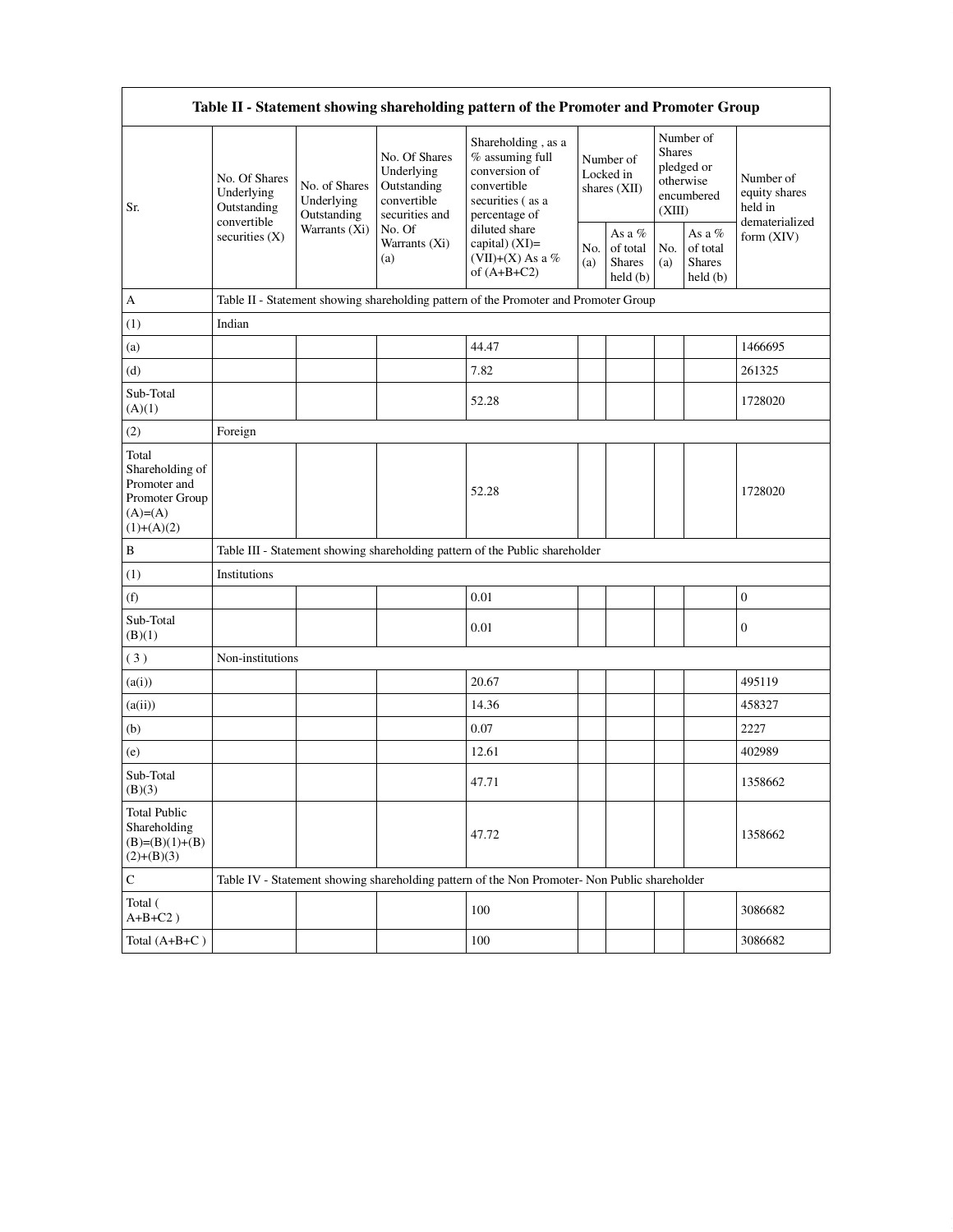|                                                                                                                                                                                            | Individuals/Hindu undivided Family                            |                |                       |  |  |  |  |  |
|--------------------------------------------------------------------------------------------------------------------------------------------------------------------------------------------|---------------------------------------------------------------|----------------|-----------------------|--|--|--|--|--|
| Searial No.                                                                                                                                                                                | 1                                                             | $\mathfrak{2}$ |                       |  |  |  |  |  |
| Name of the<br>Shareholders (I)                                                                                                                                                            | Surinder Pal Kanwar                                           | Raunaq Singh   | Click here to go back |  |  |  |  |  |
| PAN (II)                                                                                                                                                                                   | AAFPK8732L                                                    | ZZZZZ9999Z     | Total                 |  |  |  |  |  |
| No. of fully paid<br>up equity shares<br>held (IV)                                                                                                                                         | 1466695                                                       | 19935          | 1486630               |  |  |  |  |  |
| No. Of Partly paid-<br>up equity shares<br>held(V)                                                                                                                                         |                                                               |                |                       |  |  |  |  |  |
| No. Of shares<br>underlying<br>Depository<br>Receipts (VI)                                                                                                                                 |                                                               |                |                       |  |  |  |  |  |
| Total nos. shares<br>held $(VII) =$<br>$(IV)+(V)+(VI)$                                                                                                                                     | 1466695                                                       | 19935          | 1486630               |  |  |  |  |  |
| Shareholding as a<br>% of total no. of<br>shares (calculated<br>as per SCRR,<br>1957) (VIII) As a<br>$%$ of $(A+B+C2)$                                                                     | 43.87                                                         | 0.6            | 44.47                 |  |  |  |  |  |
|                                                                                                                                                                                            | Number of Voting Rights held in each class of securities (IX) |                |                       |  |  |  |  |  |
| Class eg:X                                                                                                                                                                                 | 1466695                                                       | 19935          | 1486630               |  |  |  |  |  |
| Class eg:y                                                                                                                                                                                 |                                                               |                |                       |  |  |  |  |  |
| Total                                                                                                                                                                                      | 1466695                                                       | 19935          | 1486630               |  |  |  |  |  |
| Total as a % of<br>Total Voting rights                                                                                                                                                     | 43.87                                                         | 0.6            | 44.47                 |  |  |  |  |  |
| No. Of Shares<br>Underlying<br>Outstanding<br>convertible<br>securities $(X)$                                                                                                              |                                                               |                |                       |  |  |  |  |  |
| No. of Shares<br>Underlying<br>Outstanding<br>Warrants (Xi)                                                                                                                                |                                                               |                |                       |  |  |  |  |  |
| No. Of Shares<br>Underlying<br>Outstanding<br>convertible<br>securities and No.<br>Of Warrants (Xi)<br>(a)                                                                                 |                                                               |                |                       |  |  |  |  |  |
| Shareholding, as a<br>$%$ assuming full<br>conversion of<br>convertible<br>securities (as a<br>percentage of<br>diluted share<br>capital) (XI)=<br>$(VII)+(Xi)(a)$ As a<br>% of $(A+B+C2)$ | 43.87                                                         | 0.6            | 44.47                 |  |  |  |  |  |
| Number of Locked in shares (XII)                                                                                                                                                           |                                                               |                |                       |  |  |  |  |  |
| No. $(a)$                                                                                                                                                                                  |                                                               |                |                       |  |  |  |  |  |
| As a % of total<br>Shares held (b)                                                                                                                                                         |                                                               |                |                       |  |  |  |  |  |
|                                                                                                                                                                                            | Number of Shares pledged or otherwise encumbered (XIII)       |                |                       |  |  |  |  |  |
| No. $(a)$                                                                                                                                                                                  |                                                               |                |                       |  |  |  |  |  |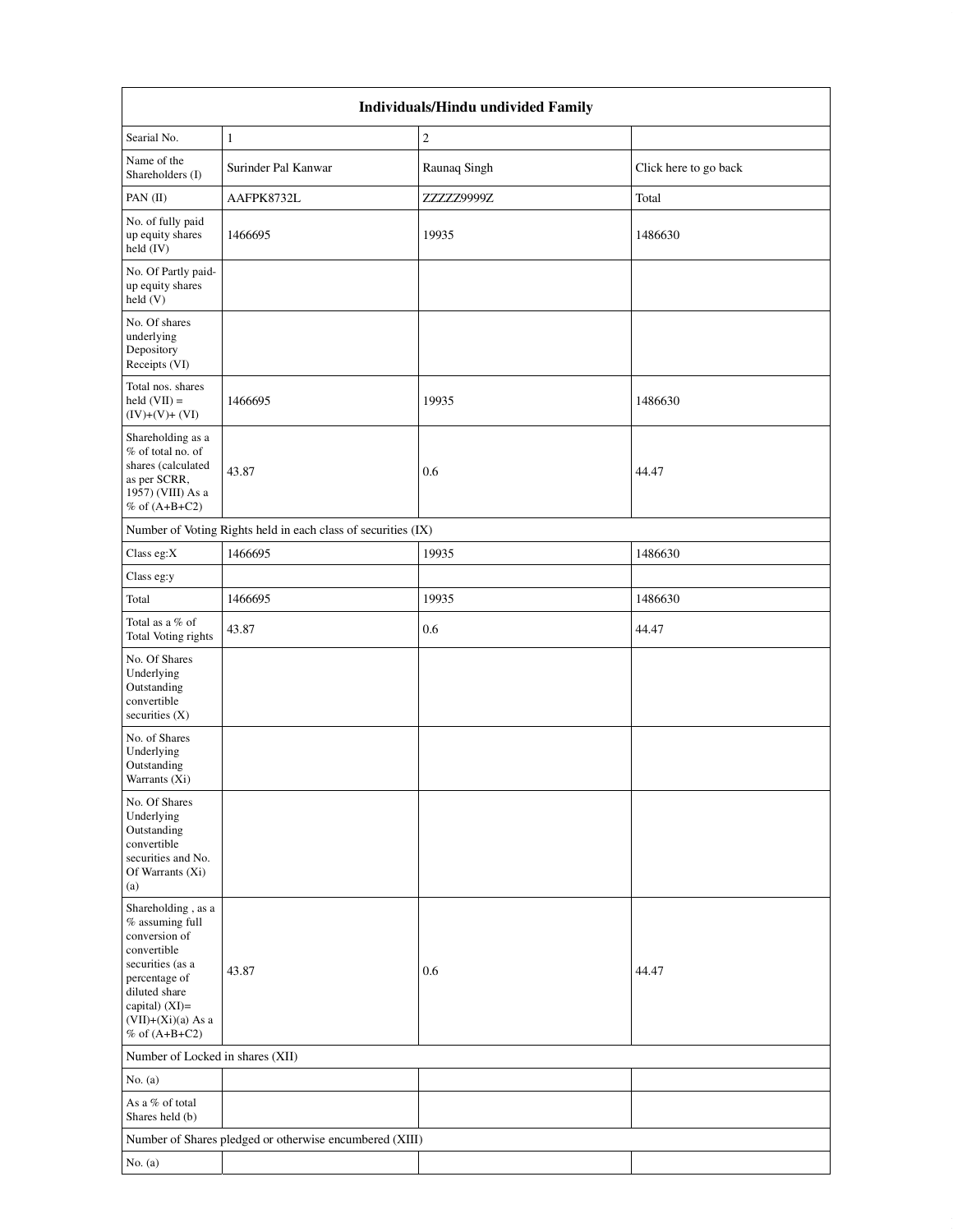| As a % of total<br>Shares held (b)                                   |         |                        |         |
|----------------------------------------------------------------------|---------|------------------------|---------|
| Number of equity<br>shares held in<br>dematerialized<br>form $(XIV)$ | 1466695 | $\theta$               | 1466695 |
| Reason for not providing PAN                                         |         |                        |         |
| Reason for not<br>providing PAN                                      |         | Textual Information(1) |         |
| Shareholder type                                                     |         |                        |         |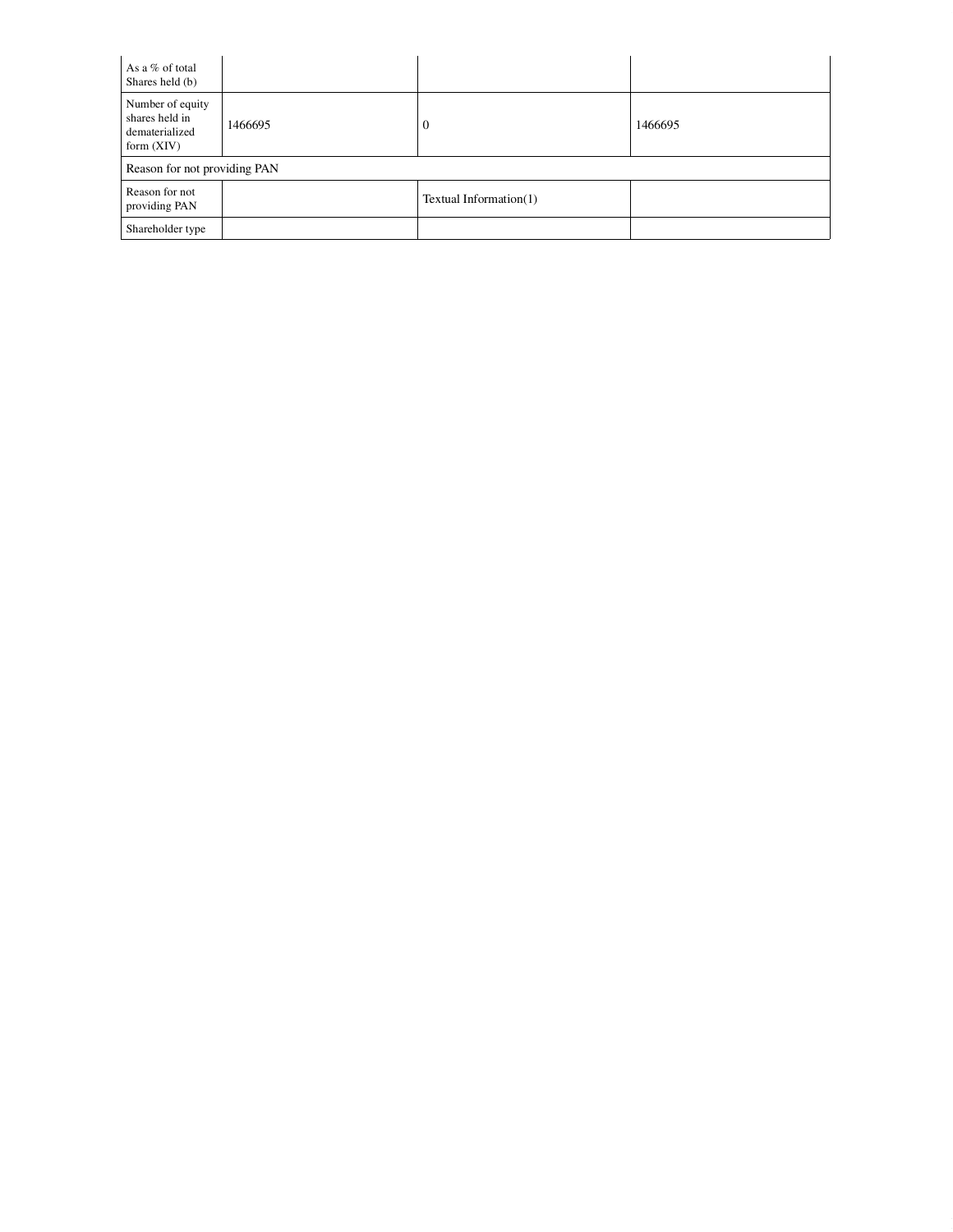|                        | <b>Text Block</b> |
|------------------------|-------------------|
| Textual Information(1) | DECEASED          |

9 of 20 of 20 of 20 of 20 of 20 of 20 of 20 of 20 of 20 of 20 of 20 of 20 of 20 of 20 of 20 of 20 of 20 of 20 o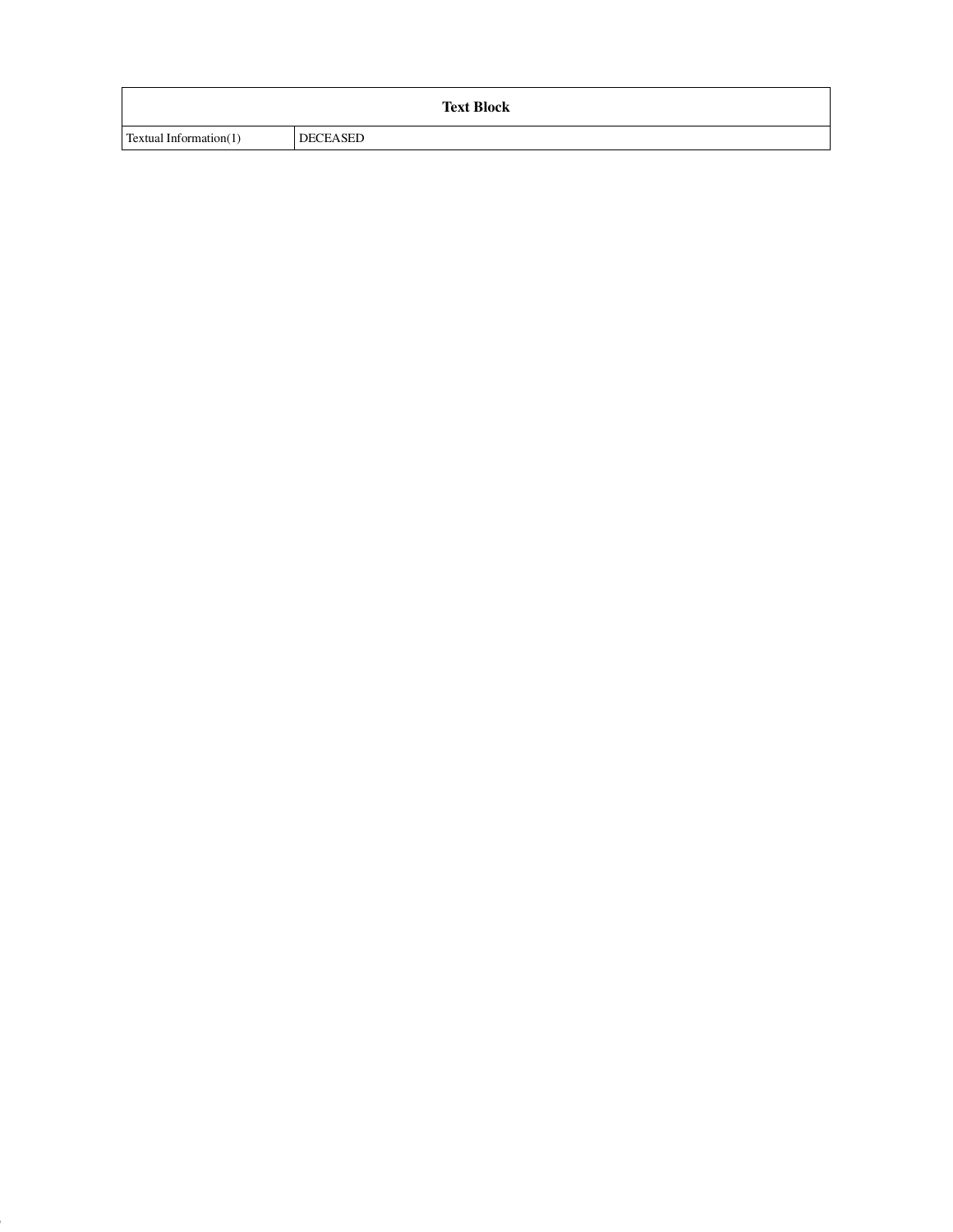|                                                                                                                                                                                        | Any Other (specify)                                           |                                                |                       |  |  |  |  |  |
|----------------------------------------------------------------------------------------------------------------------------------------------------------------------------------------|---------------------------------------------------------------|------------------------------------------------|-----------------------|--|--|--|--|--|
| Searial No.                                                                                                                                                                            | 1                                                             | $\mathfrak{2}$                                 |                       |  |  |  |  |  |
| Category                                                                                                                                                                               | <b>Bodies Corporate</b>                                       | <b>Bodies Corporate</b>                        | Click here to go back |  |  |  |  |  |
| Name of the<br>Shareholders (I)                                                                                                                                                        | Gulab Merchandise Private Limited                             | Vibrant Finance and Investment Private Limited |                       |  |  |  |  |  |
| PAN (II)                                                                                                                                                                               | AACCG4079Q                                                    | AAACV0104B                                     | Total                 |  |  |  |  |  |
| No. of the<br>Shareholders (I)                                                                                                                                                         | 1                                                             | 1                                              | $\mathfrak{2}$        |  |  |  |  |  |
| No. of fully paid<br>up equity shares<br>held (IV)                                                                                                                                     | 144825                                                        | 116500                                         | 261325                |  |  |  |  |  |
| No. Of Partly paid-<br>up equity shares<br>held (V)                                                                                                                                    |                                                               |                                                |                       |  |  |  |  |  |
| No. Of shares<br>underlying<br>Depository<br>Receipts (VI)                                                                                                                             |                                                               |                                                |                       |  |  |  |  |  |
| Total nos. shares<br>$held (VII) =$<br>$(IV)+(V)+(VI)$                                                                                                                                 | 144825                                                        | 116500                                         | 261325                |  |  |  |  |  |
| Shareholding as a<br>% of total no. of<br>shares (calculated<br>as per SCRR,<br>1957) (VIII) As a<br>% of $(A+B+C2)$                                                                   | 4.33                                                          | 3.48                                           | 7.82                  |  |  |  |  |  |
|                                                                                                                                                                                        | Number of Voting Rights held in each class of securities (IX) |                                                |                       |  |  |  |  |  |
| Class eg: X                                                                                                                                                                            | 144825                                                        | 116500                                         | 261325                |  |  |  |  |  |
| Class eg:y                                                                                                                                                                             |                                                               |                                                |                       |  |  |  |  |  |
| Total                                                                                                                                                                                  | 144825                                                        | 116500                                         | 261325                |  |  |  |  |  |
| Total as a % of<br>Total Voting rights                                                                                                                                                 | 4.33                                                          | 3.48                                           | 7.82                  |  |  |  |  |  |
| No. Of Shares<br>Underlying<br>Outstanding<br>convertible<br>securities (X)                                                                                                            |                                                               |                                                |                       |  |  |  |  |  |
| No. of Shares<br>Underlying<br>Outstanding<br>Warrants (Xi)                                                                                                                            |                                                               |                                                |                       |  |  |  |  |  |
| No. Of Shares<br>Underlying<br>Outstanding<br>convertible<br>securities and No.<br>Of Warrants (Xi)<br>(a)                                                                             |                                                               |                                                |                       |  |  |  |  |  |
| Shareholding, as a<br>$%$ assuming full<br>conversion of<br>convertible<br>securities (as a<br>percentage of<br>diluted share<br>capital) $(XI)=$<br>(VII)+(X) As a %<br>of $(A+B+C2)$ | 4.33                                                          | 3.48                                           | 7.82                  |  |  |  |  |  |
| Number of Locked in shares (XII)                                                                                                                                                       |                                                               |                                                |                       |  |  |  |  |  |
| No. $(a)$                                                                                                                                                                              |                                                               |                                                |                       |  |  |  |  |  |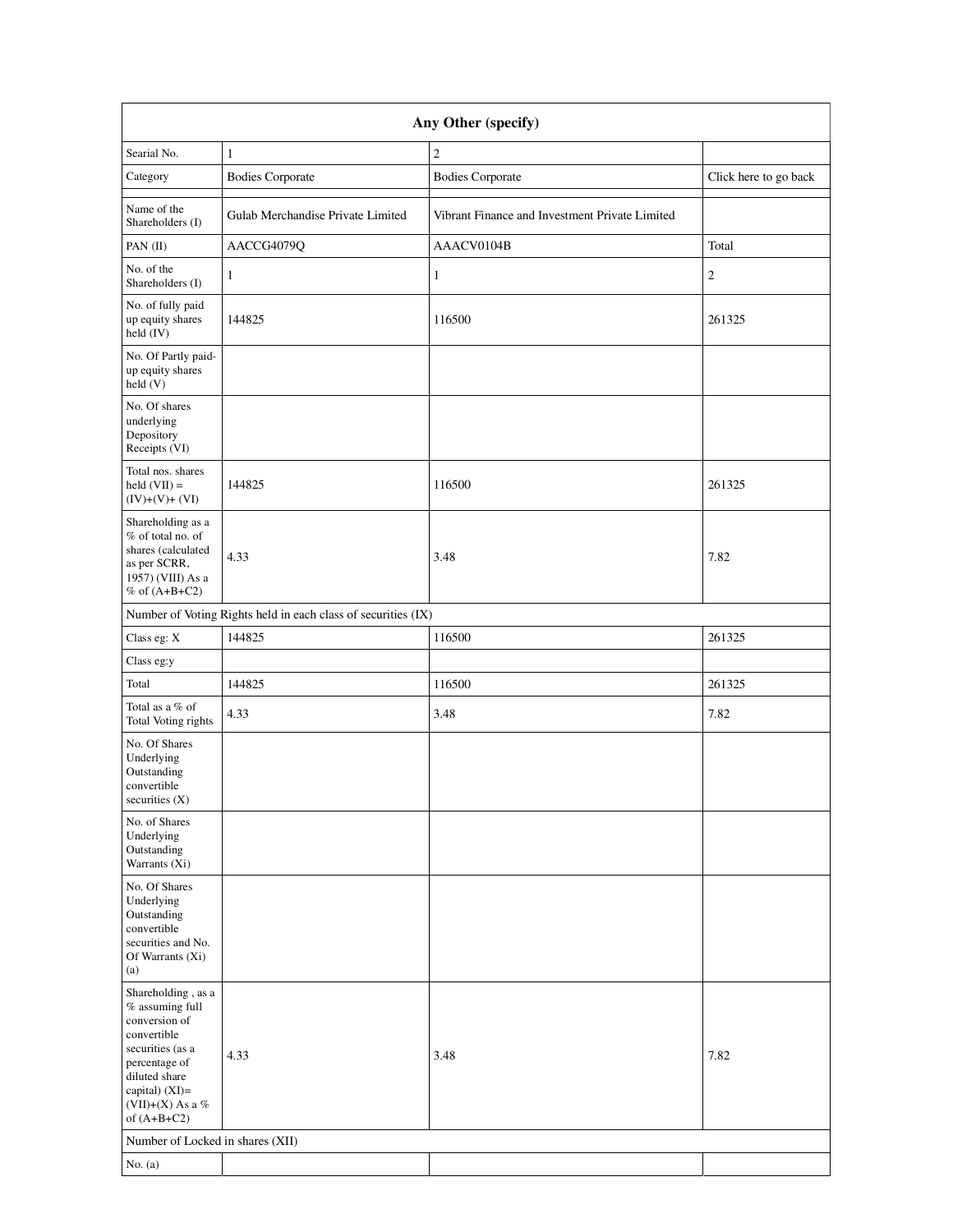| As a % of total<br>Shares held (b)                                   |                                                         |        |        |
|----------------------------------------------------------------------|---------------------------------------------------------|--------|--------|
|                                                                      | Number of Shares pledged or otherwise encumbered (XIII) |        |        |
| No. $(a)$                                                            |                                                         |        |        |
| As a % of total<br>Shares held (b)                                   |                                                         |        |        |
| Number of equity<br>shares held in<br>dematerialized<br>form $(XIV)$ | 144825                                                  | 116500 | 261325 |
| Reason for not providing PAN                                         |                                                         |        |        |
| Reason for not<br>providing PAN                                      |                                                         |        |        |
| Shareholder type                                                     |                                                         |        |        |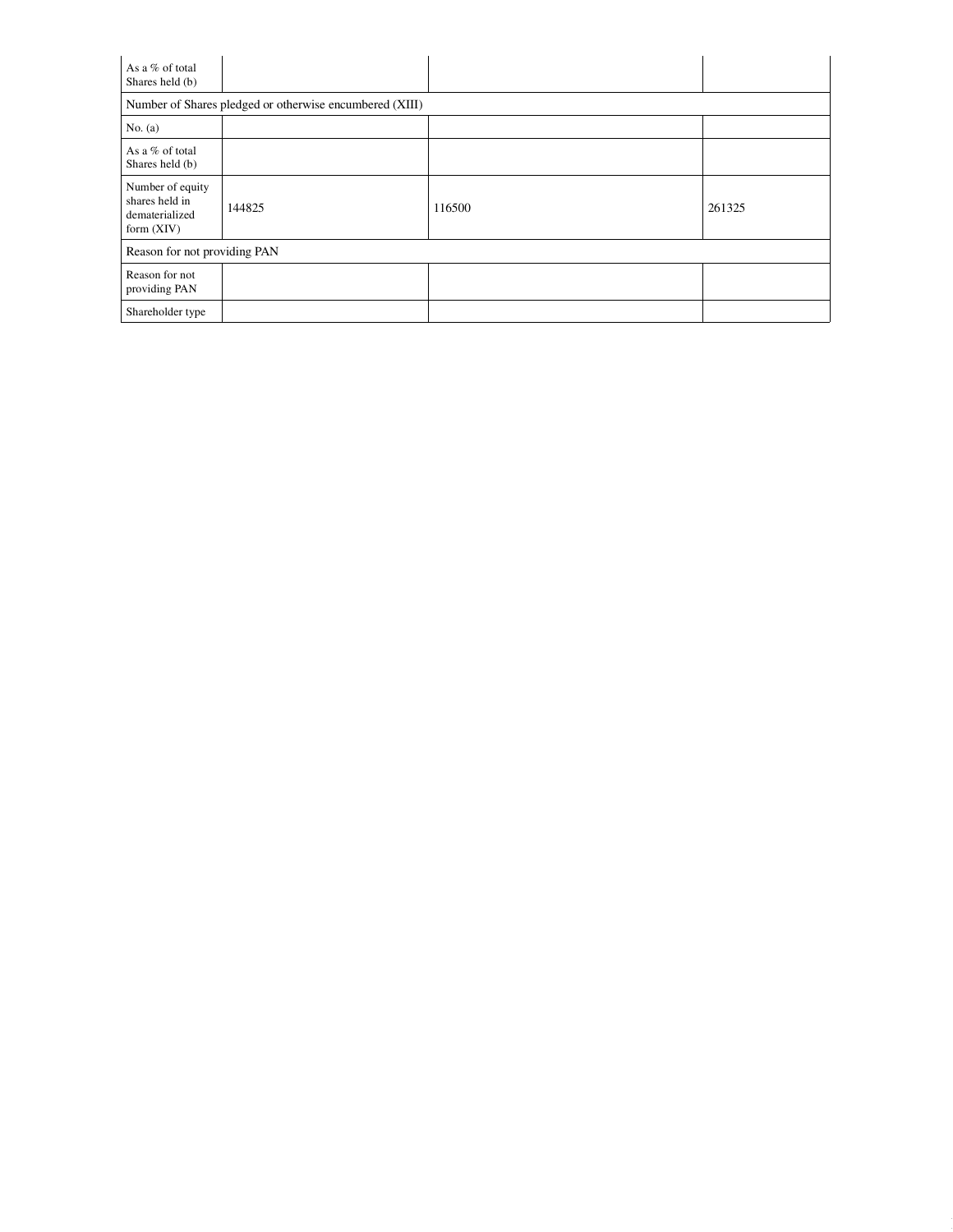|                                                                                                                                                                                         | Individuals - ii. Individual shareholders holding nominal share capital in excess of Rs. 2 lakhs. |                         |                       |                |                       |  |  |  |  |
|-----------------------------------------------------------------------------------------------------------------------------------------------------------------------------------------|---------------------------------------------------------------------------------------------------|-------------------------|-----------------------|----------------|-----------------------|--|--|--|--|
| Searial No.                                                                                                                                                                             | $\mathbf{1}$                                                                                      | $\overline{\mathbf{c}}$ | 3                     | $\overline{4}$ |                       |  |  |  |  |
| Name of the<br>Shareholders (I)                                                                                                                                                         | Porinju V Veliyath                                                                                | Raj Kumaar Lohia        | Soham Ashokkumar Shah | Subramanian P  | Click here to go back |  |  |  |  |
| PAN (II)                                                                                                                                                                                | AADPP6420G                                                                                        | AAFPL0031K              | EPCPS3456F            | AMBPS8931K     | Total                 |  |  |  |  |
| No. of fully paid<br>up equity shares<br>held (IV)                                                                                                                                      | 50000                                                                                             | 42411                   | 235972                | 51150          | 379533                |  |  |  |  |
| No. Of Partly paid-<br>up equity shares<br>held (V)                                                                                                                                     |                                                                                                   |                         |                       |                |                       |  |  |  |  |
| No. Of shares<br>underlying<br>Depository<br>Receipts (VI)                                                                                                                              |                                                                                                   |                         |                       |                |                       |  |  |  |  |
| Total nos. shares<br>held $(VII) =$<br>$(IV)+(V)+(VI)$                                                                                                                                  | 50000                                                                                             | 42411                   | 235972                | 51150          | 379533                |  |  |  |  |
| Shareholding as a<br>% of total no. of<br>shares (calculated<br>as per SCRR,<br>1957) (VIII) As a<br>% of $(A+B+C2)$                                                                    | 1.5                                                                                               | 1.27                    | 7.06                  | 1.53           | 11.35                 |  |  |  |  |
|                                                                                                                                                                                         | Number of Voting Rights held in each class of securities (IX)                                     |                         |                       |                |                       |  |  |  |  |
| Class eg: X                                                                                                                                                                             | 50000                                                                                             | 42411                   | 235972                | 51150          | 379533                |  |  |  |  |
| Class eg:y                                                                                                                                                                              |                                                                                                   |                         |                       |                |                       |  |  |  |  |
| Total                                                                                                                                                                                   | 50000                                                                                             | 42411                   | 235972                | 51150          | 379533                |  |  |  |  |
| Total as a % of<br>Total Voting rights                                                                                                                                                  | 1.5                                                                                               | 1.27                    | 7.06                  | 1.53           | 11.35                 |  |  |  |  |
| No. Of Shares<br>Underlying<br>Outstanding<br>convertible<br>securities $(X)$                                                                                                           |                                                                                                   |                         |                       |                |                       |  |  |  |  |
| No. of Shares<br>Underlying<br>Outstanding<br>Warrants (Xi)                                                                                                                             |                                                                                                   |                         |                       |                |                       |  |  |  |  |
| No. Of Shares<br>Underlying<br>Outstanding<br>convertible<br>securities and No.<br>Of Warrants (Xi)<br>(a)                                                                              |                                                                                                   |                         |                       |                |                       |  |  |  |  |
| Shareholding, as a<br>$%$ assuming full<br>conversion of<br>convertible<br>securities (as a<br>percentage of<br>diluted share<br>capital) $(XI)$ =<br>(VII)+(X) As a %<br>of $(A+B+C2)$ | 1.5                                                                                               | 1.27                    | 7.06                  | 1.53           | 11.35                 |  |  |  |  |
| Number of Locked in shares (XII)                                                                                                                                                        |                                                                                                   |                         |                       |                |                       |  |  |  |  |
| No. $(a)$                                                                                                                                                                               |                                                                                                   |                         |                       |                |                       |  |  |  |  |
| As a % of total<br>Shares held (b)                                                                                                                                                      |                                                                                                   |                         |                       |                |                       |  |  |  |  |
| Number of equity<br>shares held in                                                                                                                                                      | 50000                                                                                             | 42411                   | 235972                | 51150          | 379533                |  |  |  |  |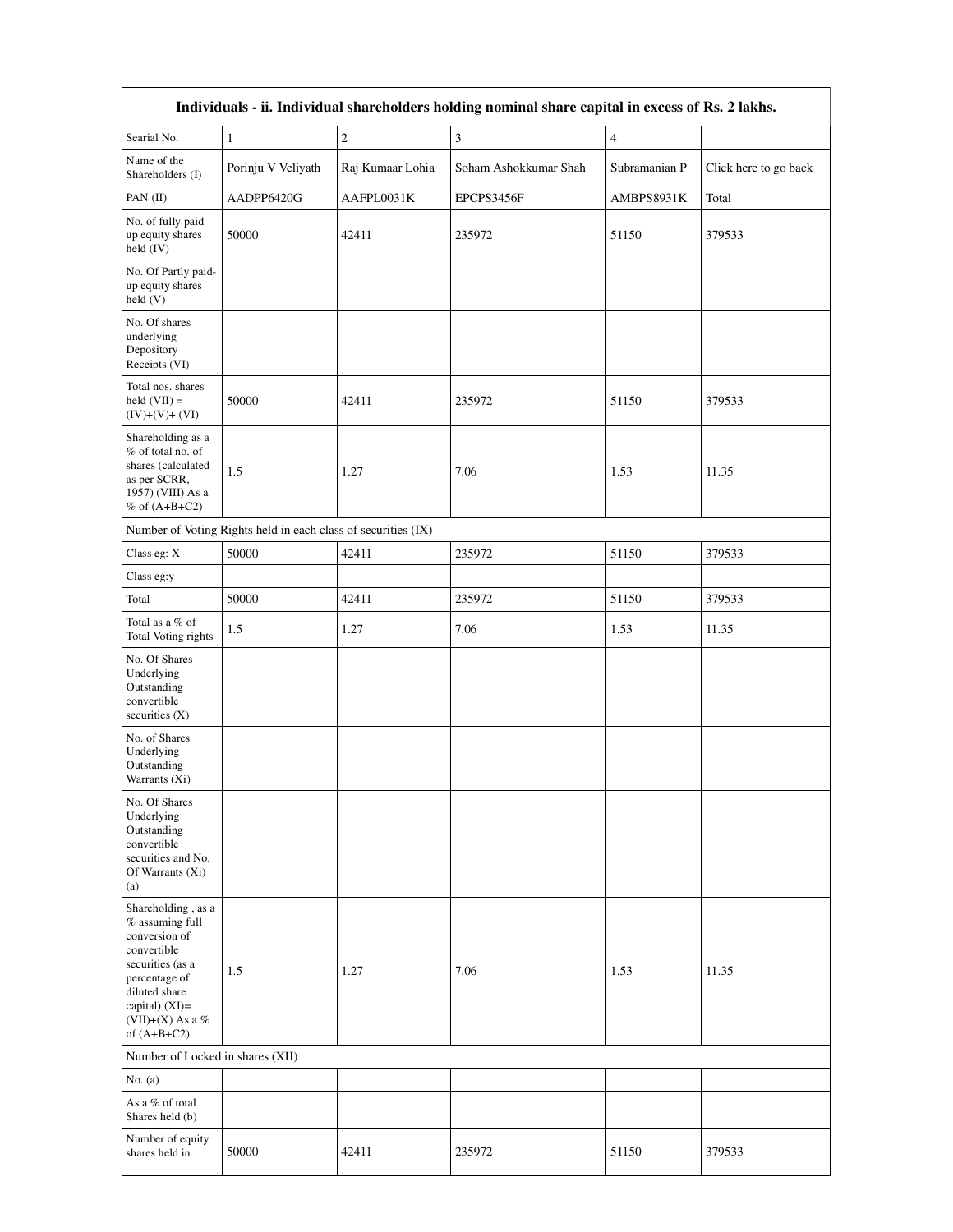| dematerialized<br>form $(XIV)$  |  |  |  |  |
|---------------------------------|--|--|--|--|
| Reason for not providing PAN    |  |  |  |  |
| Reason for not<br>providing PAN |  |  |  |  |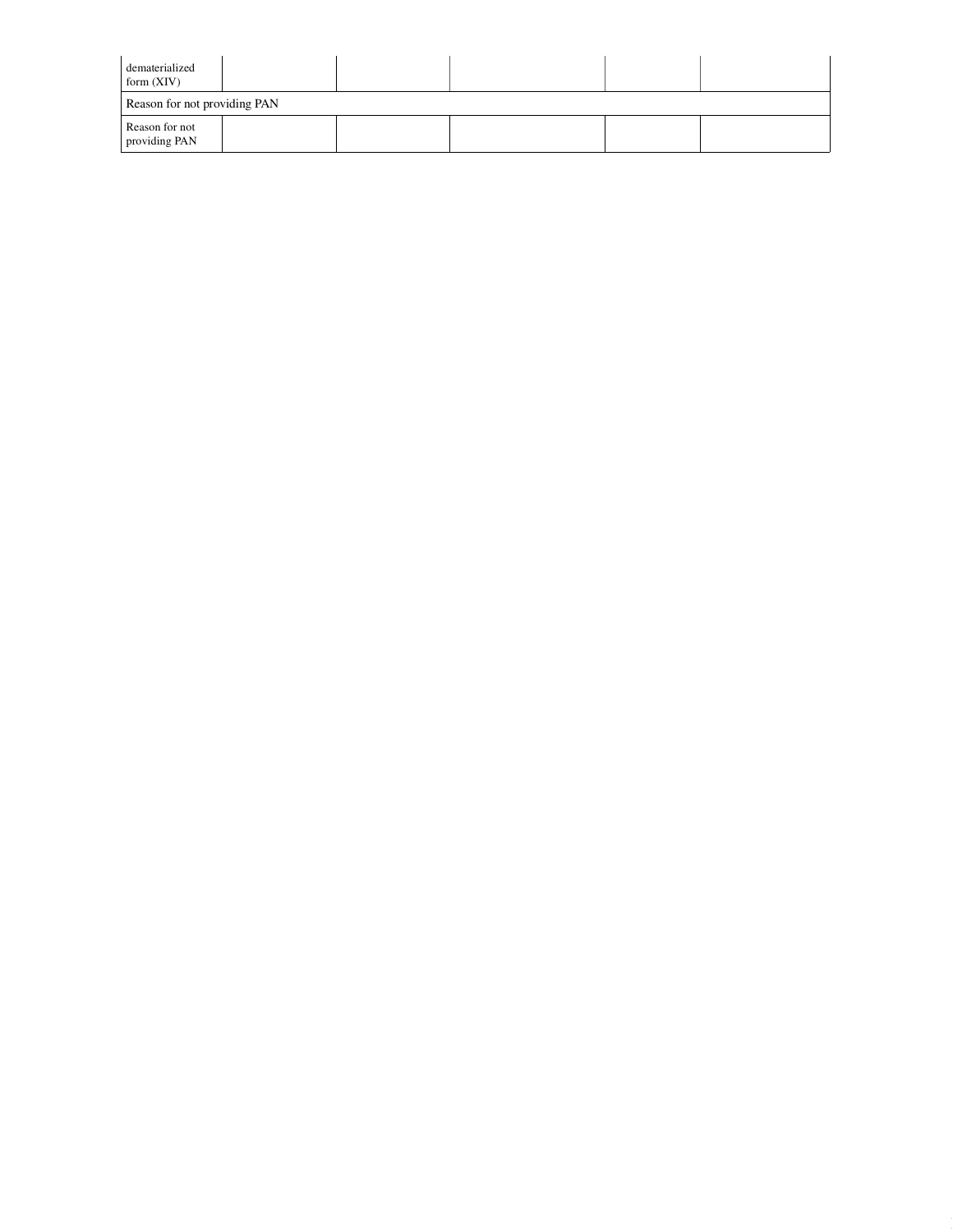| Any Other (specify)                                                                                                                                                                     |              |              |                                                               |                     |                            |                                               |
|-----------------------------------------------------------------------------------------------------------------------------------------------------------------------------------------|--------------|--------------|---------------------------------------------------------------|---------------------|----------------------------|-----------------------------------------------|
| Searial No.                                                                                                                                                                             | $\mathbf{1}$ | $\sqrt{2}$   | 3                                                             | $\overline{4}$      | $\sqrt{5}$                 | 6                                             |
| Category                                                                                                                                                                                | <b>IEPF</b>  | <b>HUF</b>   | Non-Resident Indian<br>(NRI)                                  | Clearing<br>Members | <b>Bodies</b><br>Corporate | <b>Bodies Corporate</b>                       |
| Category / More<br>than 1 percentage                                                                                                                                                    | Category     | Category     | Category                                                      | Category            | Category                   | More than 1 percentage of<br>shareholding     |
| Name of the<br>Shareholders (I)                                                                                                                                                         |              |              |                                                               |                     |                            | Strategic Capital Partners Private<br>Limited |
| PAN (II)                                                                                                                                                                                |              |              |                                                               |                     |                            | AAXCS0909G                                    |
| No. of the<br>Shareholders (I)                                                                                                                                                          | $\mathbf{1}$ | 40           | 25                                                            | 10                  | 34                         | $\mathbf{1}$                                  |
| No. of fully paid<br>up equity shares<br>held (IV)                                                                                                                                      | 43941        | 33377        | 15784                                                         | 16996               | 311583                     | 264028                                        |
| No. Of Partly paid-<br>up equity shares<br>held (V)                                                                                                                                     |              |              |                                                               |                     |                            |                                               |
| No. Of shares<br>underlying<br>Depository<br>Receipts (VI)                                                                                                                              |              |              |                                                               |                     |                            |                                               |
| Total nos. shares<br>held $(VII) =$<br>$(IV)+(V)+(VI)$                                                                                                                                  | 43941        | 33377        | 15784                                                         | 16996               | 311583                     | 264028                                        |
| Shareholding as a<br>% of total no. of<br>shares (calculated<br>as per SCRR,<br>1957) (VIII) As a<br>% of $(A+B+C2)$                                                                    | 1.31         | $\mathbf{1}$ | 0.47                                                          | 0.51                | 9.32                       | 7.9                                           |
|                                                                                                                                                                                         |              |              | Number of Voting Rights held in each class of securities (IX) |                     |                            |                                               |
| Class eg: X                                                                                                                                                                             | 43941        | 33377        | 15784                                                         | 16996               | 311583                     | 264028                                        |
| Class eg:y                                                                                                                                                                              |              |              |                                                               |                     |                            |                                               |
| Total                                                                                                                                                                                   | 43941        | 33377        | 15784                                                         | 16996               | 311583                     | 264028                                        |
| Total as a % of<br>Total Voting rights                                                                                                                                                  | 1.31         | $\mathbf{1}$ | 0.47                                                          | 0.51                | 9.32                       | 7.9                                           |
| No. Of Shares<br>Underlying<br>Outstanding<br>convertible<br>securities $(X)$                                                                                                           |              |              |                                                               |                     |                            |                                               |
| No. of Shares<br>Underlying<br>Outstanding<br>Warrants (Xi)                                                                                                                             |              |              |                                                               |                     |                            |                                               |
| No. Of Shares<br>Underlying<br>Outstanding<br>convertible<br>securities and No.<br>Of Warrants (Xi)<br>(a)                                                                              |              |              |                                                               |                     |                            |                                               |
| Shareholding, as a<br>% assuming full<br>conversion of<br>convertible<br>securities (as a<br>percentage of<br>diluted share<br>capital) $(XI)=$<br>(VII)+(X) As a $\%$<br>of $(A+B+C2)$ | 1.31         | $\mathbf{1}$ | 0.47                                                          | 0.51                | 9.32                       | 7.9                                           |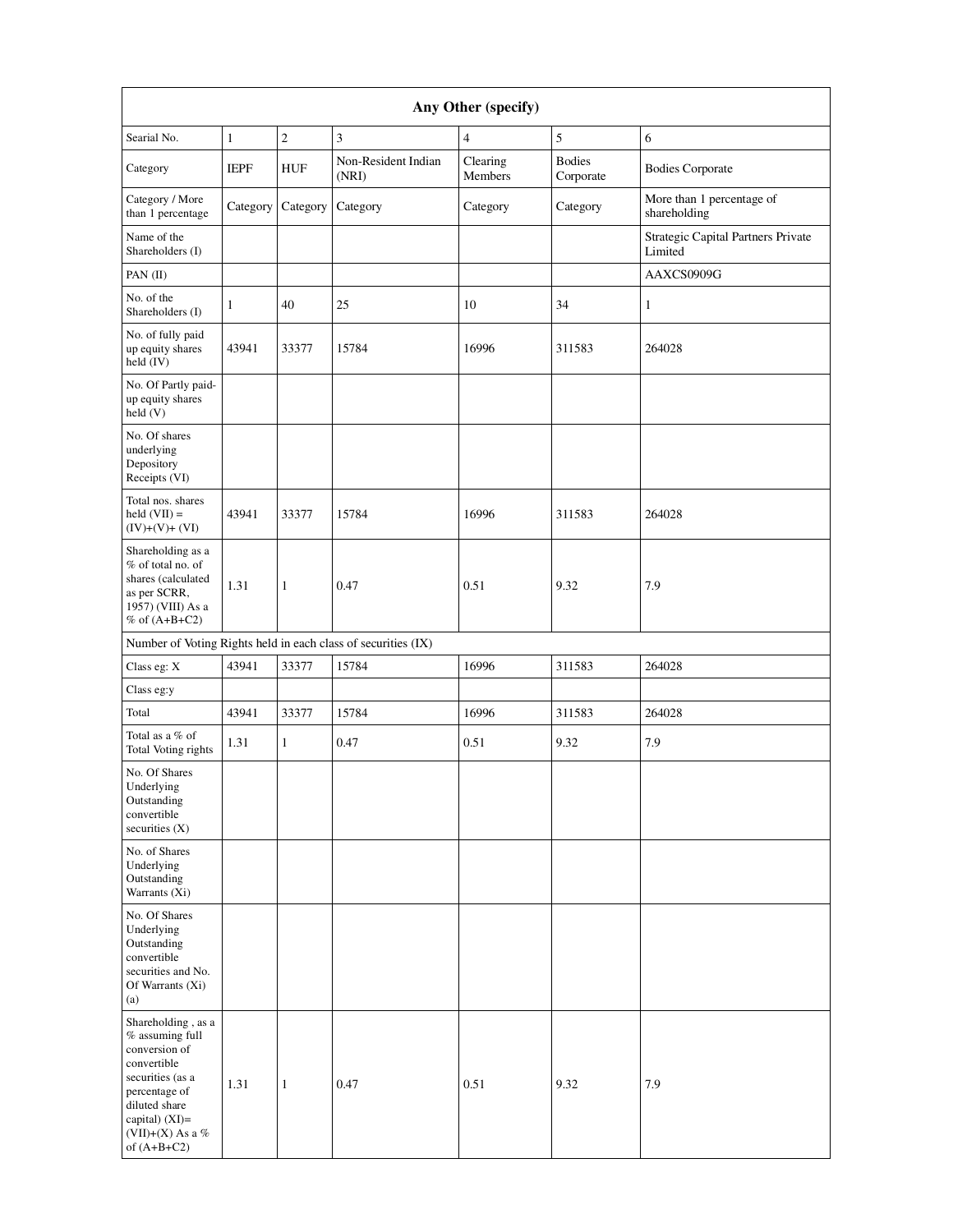| Number of Locked in shares (XII)                                     |       |       |       |       |        |        |
|----------------------------------------------------------------------|-------|-------|-------|-------|--------|--------|
| No. $(a)$                                                            |       |       |       |       |        |        |
| As a % of total<br>Shares held (b)                                   |       |       |       |       |        |        |
| Number of equity<br>shares held in<br>dematerialized<br>form $(XIV)$ | 43941 | 33377 | 15784 | 16996 | 292891 | 264028 |
| Reason for not providing PAN                                         |       |       |       |       |        |        |
| Reason for not<br>providing PAN                                      |       |       |       |       |        |        |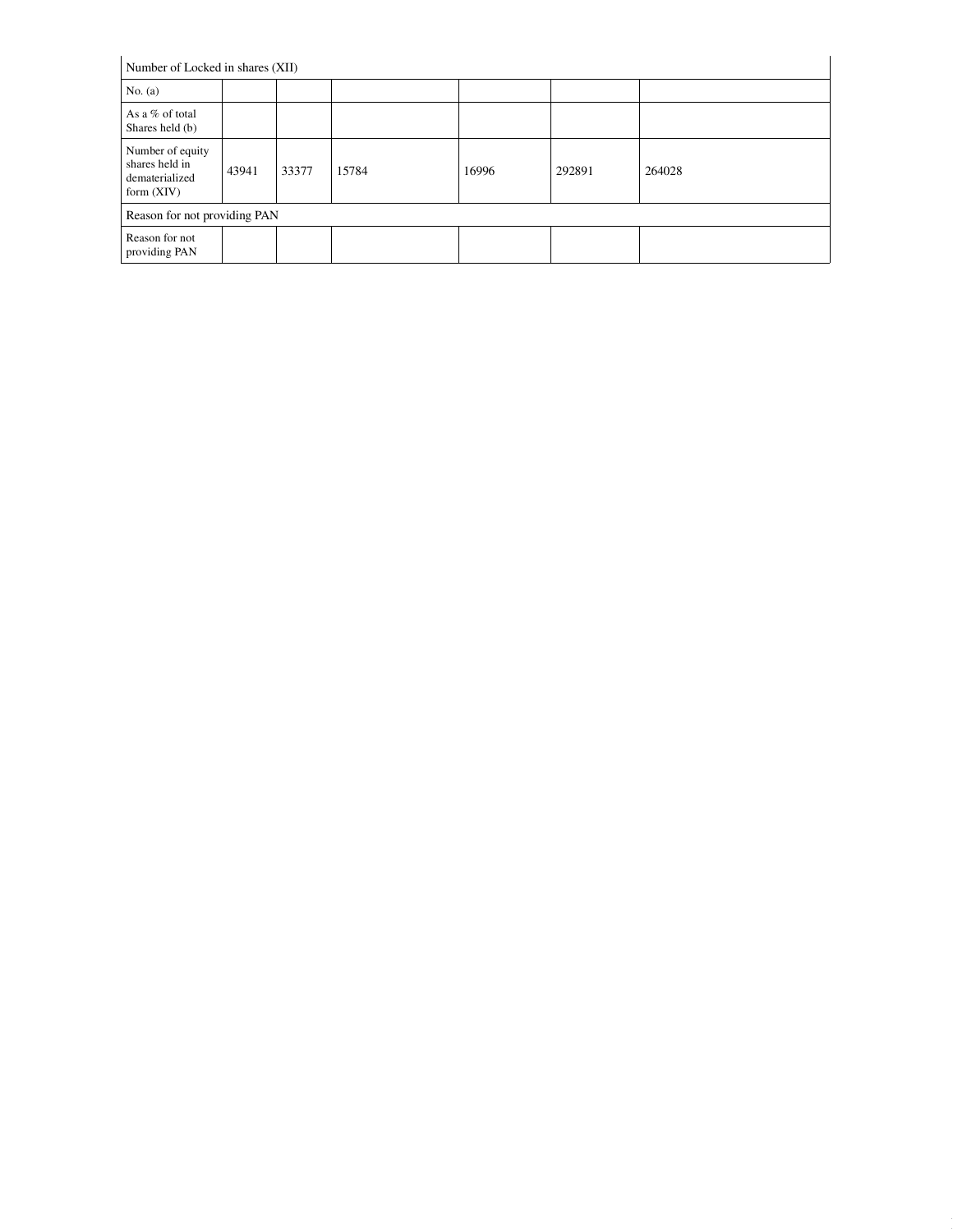| Any Other (specify)                                                                                                                                                                                                        |                                                               |  |  |  |
|----------------------------------------------------------------------------------------------------------------------------------------------------------------------------------------------------------------------------|---------------------------------------------------------------|--|--|--|
| Searial No.                                                                                                                                                                                                                |                                                               |  |  |  |
| Category                                                                                                                                                                                                                   |                                                               |  |  |  |
| Category / More<br>than 1 percentage                                                                                                                                                                                       |                                                               |  |  |  |
| Name of the<br>Shareholders (I)                                                                                                                                                                                            | Click here to go back                                         |  |  |  |
| PAN(II)                                                                                                                                                                                                                    | Total                                                         |  |  |  |
| No. of the<br>Shareholders (I)                                                                                                                                                                                             | 110                                                           |  |  |  |
| No. of fully paid<br>up equity shares<br>held (IV)                                                                                                                                                                         | 421681                                                        |  |  |  |
| No. Of Partly paid-<br>up equity shares<br>held(V)                                                                                                                                                                         |                                                               |  |  |  |
| No. Of shares<br>underlying<br>Depository<br>Receipts (VI)                                                                                                                                                                 |                                                               |  |  |  |
| Total nos. shares<br>$held (VII) =$<br>$(IV)+(V)+(VI)$                                                                                                                                                                     | 421681                                                        |  |  |  |
| Shareholding as a<br>% of total no. of<br>shares (calculated<br>as per SCRR,<br>1957) (VIII) As a<br>% of $(A+B+C2)$                                                                                                       | 12.61                                                         |  |  |  |
|                                                                                                                                                                                                                            | Number of Voting Rights held in each class of securities (IX) |  |  |  |
| Class eg: X                                                                                                                                                                                                                | 421681                                                        |  |  |  |
| Class eg:y                                                                                                                                                                                                                 |                                                               |  |  |  |
| Total                                                                                                                                                                                                                      | 421681                                                        |  |  |  |
| Total as a $\%$ of<br>Total Voting rights                                                                                                                                                                                  | 12.61                                                         |  |  |  |
| No. Of Shares<br>Underlying<br>Outstanding<br>convertible<br>securities $(X)$                                                                                                                                              |                                                               |  |  |  |
| No. of Shares<br>Underlying<br>Outstanding<br>Warrants (Xi)                                                                                                                                                                |                                                               |  |  |  |
| No. Of Shares<br>Underlying<br>Outstanding<br>convertible<br>securities and No.<br>Of Warrants (Xi)<br>(a)                                                                                                                 |                                                               |  |  |  |
| Shareholding, as a<br>$%$ assuming full<br>conversion of<br>convertible<br>securities (as a<br>percentage of<br>diluted share<br>capital) $(XI)=$<br>(VII)+(X) As a %<br>of $(A+B+C2)$<br>Number of Locked in shares (XII) | 12.61                                                         |  |  |  |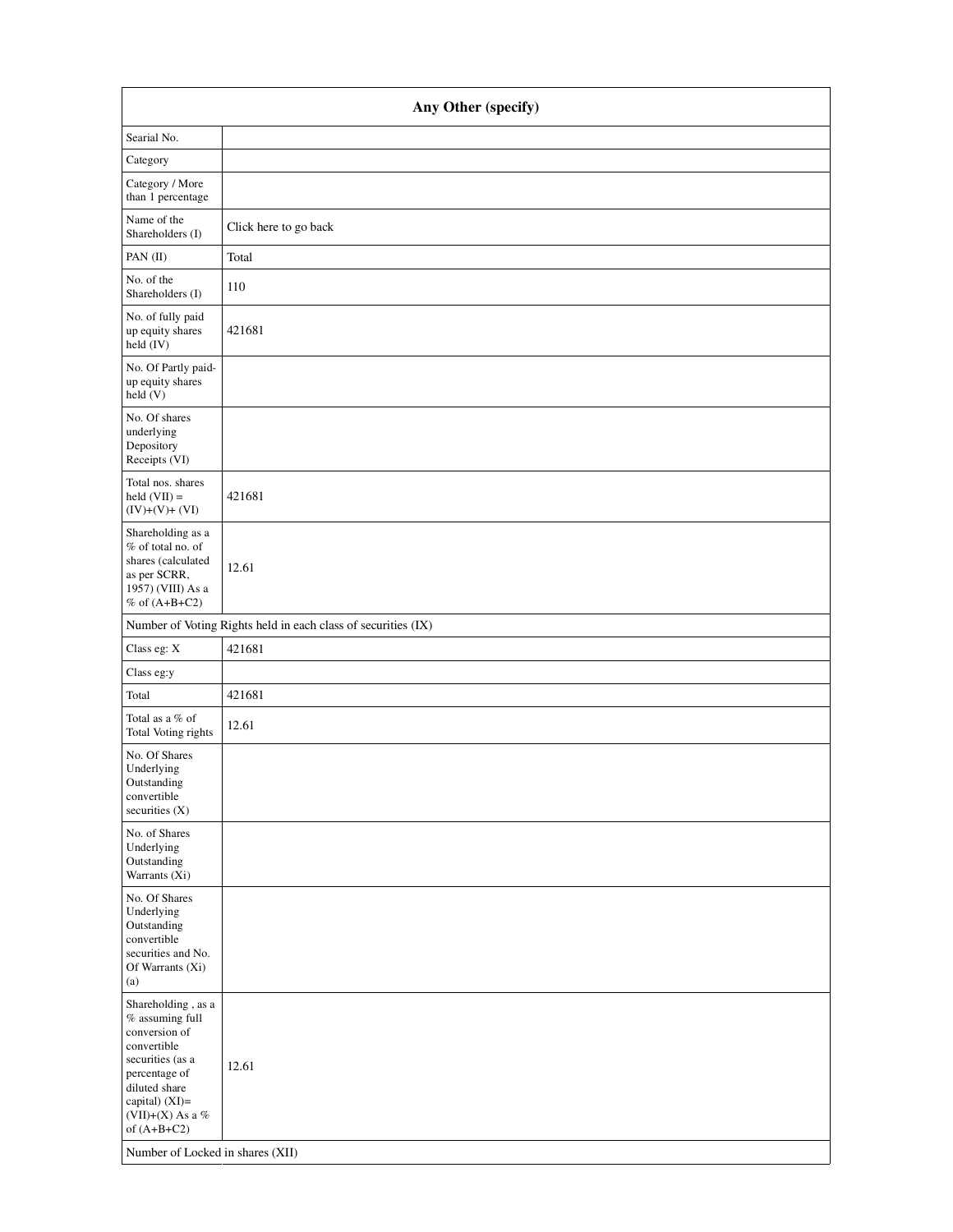| No. $(a)$                                                            |        |
|----------------------------------------------------------------------|--------|
| As a % of total<br>Shares held (b)                                   |        |
| Number of equity<br>shares held in<br>dematerialized<br>form $(XIV)$ | 402989 |
| Reason for not providing PAN                                         |        |
| Reason for not<br>providing PAN                                      |        |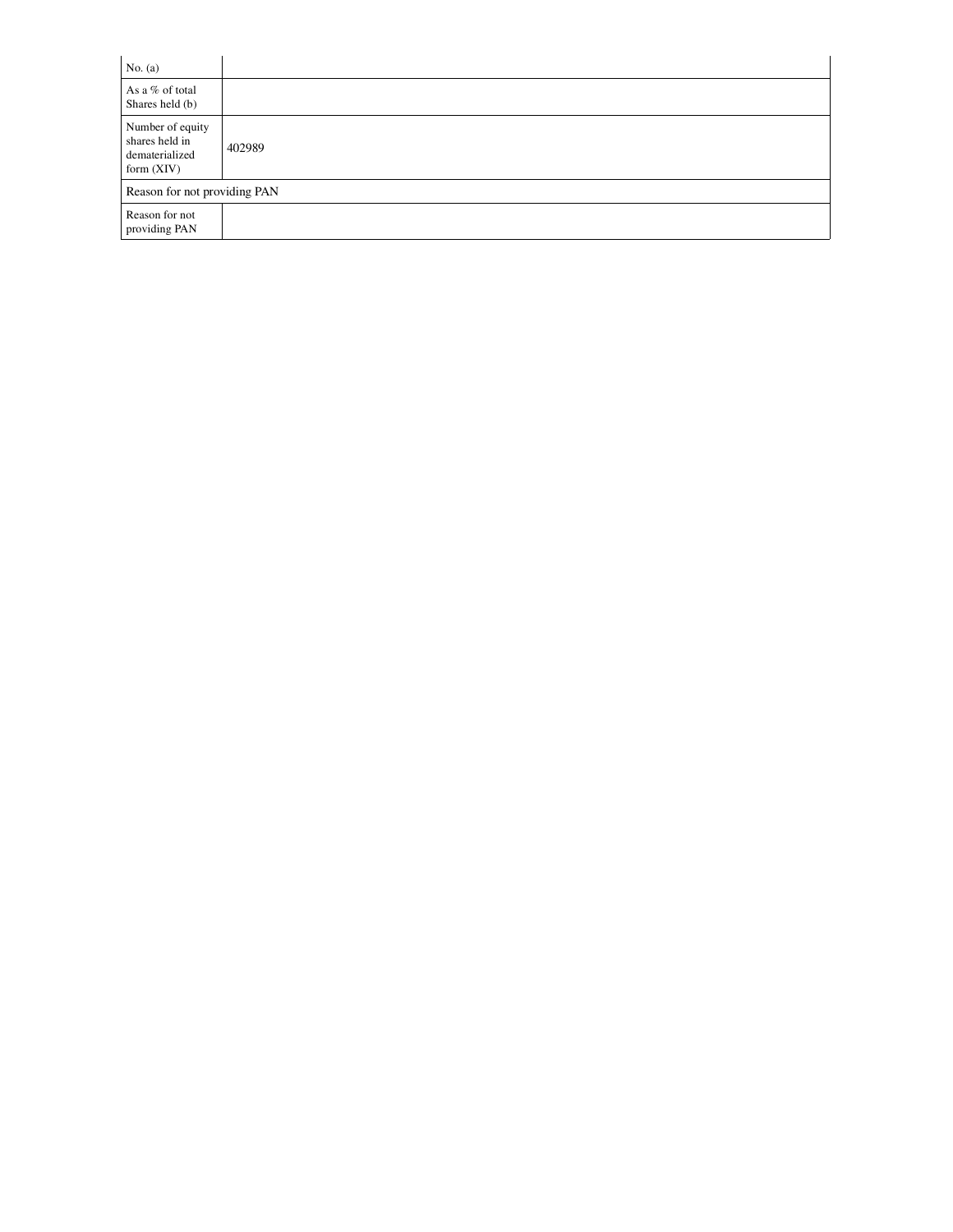|                |                           | Details of Shares which remain unclaimed for Public               |                                   |                                                                                 |
|----------------|---------------------------|-------------------------------------------------------------------|-----------------------------------|---------------------------------------------------------------------------------|
| Searial<br>No. | Number of<br>shareholders | Outstanding shares held in demat or<br>unclaimed suspense account | voting rights<br>which are frozen | Disclosure of notes on shares which remain<br>unclaimed for public shareholders |
|                |                           | 43941                                                             | 43941                             | Textual Information(1)                                                          |